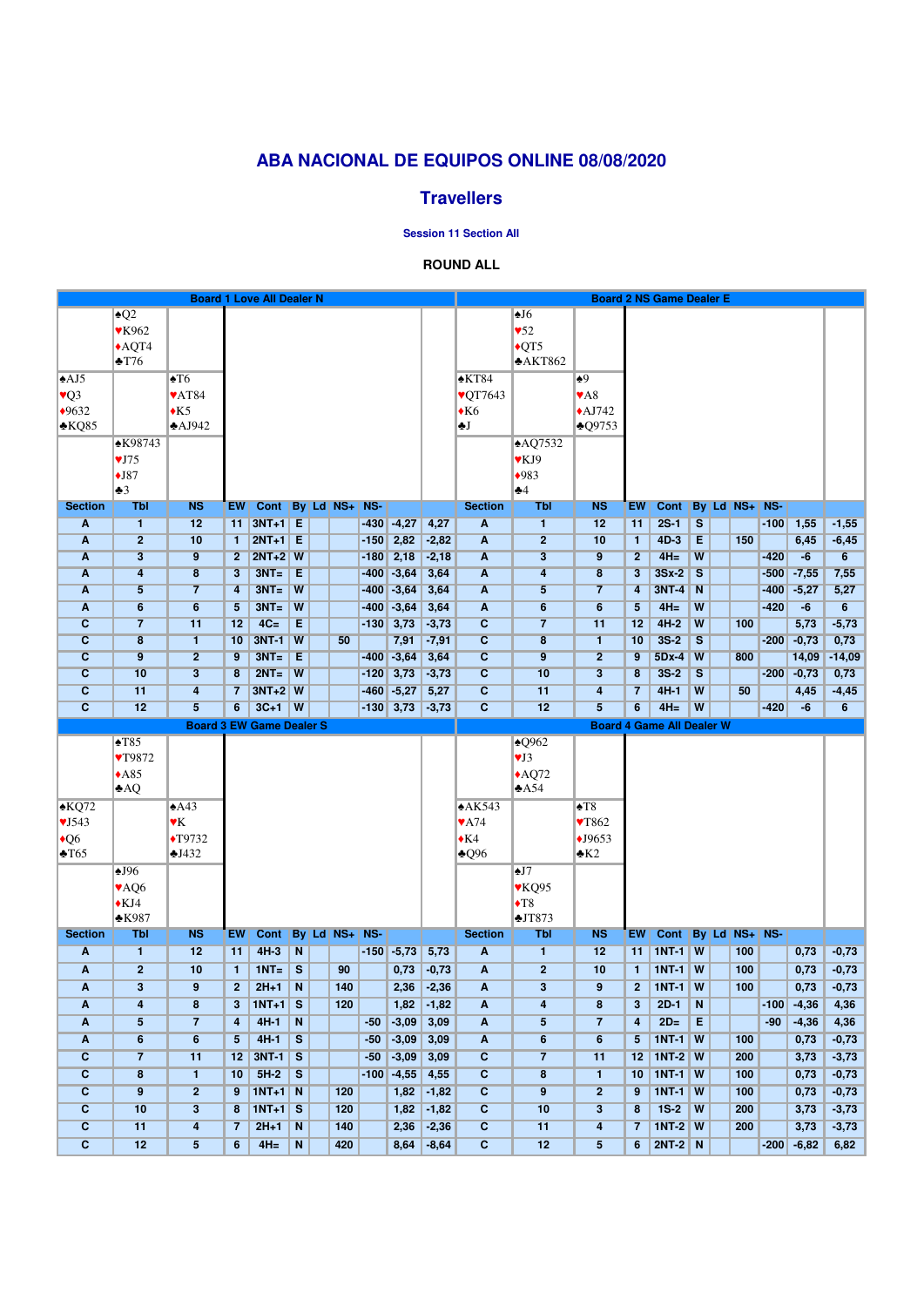## **ABA NACIONAL DE EQUIPOS ONLINE 08/08/2020**

### **Travellers**

**Session 11 Section All**

#### **ROUND ALL**

|                                           | <b>Board 5 NS Game Dealer N</b> |                           |                 |                              |                         |  |            |        |                |                      |                                  | <b>Board 6 EW Game Dealer E</b>    |                           |                 |                                  |                         |              |     |                  |                                |                         |  |
|-------------------------------------------|---------------------------------|---------------------------|-----------------|------------------------------|-------------------------|--|------------|--------|----------------|----------------------|----------------------------------|------------------------------------|---------------------------|-----------------|----------------------------------|-------------------------|--------------|-----|------------------|--------------------------------|-------------------------|--|
|                                           | $\triangle$ QT                  |                           |                 |                              |                         |  |            |        |                |                      |                                  | $\frac{1}{2}932$                   |                           |                 |                                  |                         |              |     |                  |                                |                         |  |
|                                           | $\times$ J $9765$               |                           |                 |                              |                         |  |            |        |                |                      |                                  | $\blacktriangledown$ 53            |                           |                 |                                  |                         |              |     |                  |                                |                         |  |
|                                           | $\triangle$ A73                 |                           |                 |                              |                         |  |            |        |                |                      |                                  | $\triangle$ Q8                     |                           |                 |                                  |                         |              |     |                  |                                |                         |  |
|                                           | AQ2                             |                           |                 |                              |                         |  |            |        |                |                      |                                  | AKT953                             |                           |                 |                                  |                         |              |     |                  |                                |                         |  |
| $\triangle 932$                           |                                 | $*AK5$                    |                 |                              |                         |  |            |        |                |                      | $\triangle$ K86                  |                                    | $\triangle$ QT4           |                 |                                  |                         |              |     |                  |                                |                         |  |
| $\blacktriangledown$ AT4                  |                                 | $\blacktriangledown$ KQ32 |                 |                              |                         |  |            |        |                |                      | $\sqrt{Q}J4$                     |                                    | $\blacktriangledown$ AT62 |                 |                                  |                         |              |     |                  |                                |                         |  |
| $\bullet$ 2                               |                                 | $\blacklozenge$ KJT64     |                 |                              |                         |  |            |        |                |                      | $\triangle$ AT64                 |                                    | $\bullet$ 92              |                 |                                  |                         |              |     |                  |                                |                         |  |
| $\triangle$ KJ6543                        |                                 | $+9$                      |                 |                              |                         |  |            |        |                |                      | $\clubsuit$ Q87                  |                                    | J642                      |                 |                                  |                         |              |     |                  |                                |                         |  |
|                                           | $\triangle$ J8764               |                           |                 |                              |                         |  |            |        |                |                      |                                  | $\triangle$ AJ75                   |                           |                 |                                  |                         |              |     |                  |                                |                         |  |
|                                           | $\blacktriangledown 8$          |                           |                 |                              |                         |  |            |        |                |                      |                                  | <b>▼K987</b>                       |                           |                 |                                  |                         |              |     |                  |                                |                         |  |
|                                           | $\triangle$ Q985                |                           |                 |                              |                         |  |            |        |                |                      |                                  | $*$ KJ753                          |                           |                 |                                  |                         |              |     |                  |                                |                         |  |
|                                           | $+T87$                          |                           |                 |                              |                         |  |            |        |                |                      |                                  | ♣-                                 |                           |                 |                                  |                         |              |     |                  |                                |                         |  |
| <b>Section</b>                            | <b>Tbl</b>                      | <b>NS</b>                 | <b>EW</b>       | Cont By Ld NS+ NS-           |                         |  |            |        |                |                      | <b>Section</b>                   | <b>Tbl</b>                         | <b>NS</b>                 | <b>EW</b>       | <b>Cont</b>                      |                         | <b>By Ld</b> |     | <b>NS+   NS-</b> |                                |                         |  |
| $\overline{\mathbf{A}}$                   | $\mathbf{1}$                    | 12                        | 11              | 3NT-2 E                      |                         |  | 100        |        | 5,55           | $-5,55$              | $\overline{\mathbf{A}}$          | $\blacksquare$                     | 12                        | 11              | $2D=$                            | $\overline{\mathbf{s}}$ |              | 90  |                  | $\mathbf{1}$                   | $-1$                    |  |
| $\blacktriangle$                          | $\overline{2}$                  | 10                        | $\mathbf{1}$    | $3NT =$                      | IΕ                      |  |            |        | $-400$ $-6,73$ | 6,73                 | $\overline{\mathbf{A}}$          | $\overline{2}$                     | 10                        | $\mathbf{1}$    | $1NT-1$                          | $\overline{\mathsf{N}}$ |              |     | $-50$            | $-3$                           | $\overline{3}$          |  |
| A                                         | $\overline{\mathbf{3}}$         | $\overline{9}$            | $\overline{2}$  | $2D=$                        | Ε                       |  |            | $-90$  | 0,36           | $-0,36$              | $\overline{\mathbf{A}}$          | $\overline{\mathbf{3}}$            | $\overline{9}$            | $\mathbf{2}$    | <b>1NT-2</b>                     | $\overline{\mathsf{N}}$ |              |     | $-100$           | $-4,55$                        | 4,55                    |  |
| $\overline{\mathsf{A}}$                   | $\overline{\mathbf{4}}$         | $\overline{\mathbf{8}}$   | 3               | $3NT =$                      | IΕ                      |  |            | $-400$ | $-6,73$        | 6,73                 | $\overline{\mathbf{A}}$          | $\overline{\mathbf{4}}$            | $\overline{\mathbf{8}}$   | $\mathbf{3}$    | $2D=$                            | $\overline{\mathbf{s}}$ |              | 90  |                  | $\mathbf{1}$                   | $-1$                    |  |
| $\overline{\mathsf{A}}$                   | $\overline{5}$                  | $\overline{7}$            | 4               | $3NT =$                      | E                       |  |            | $-400$ | $-6,73$        | 6,73                 | $\overline{\mathbf{A}}$          | $\overline{\mathbf{5}}$            | $\overline{7}$            | 4               | $1NT+1$ N                        |                         |              | 120 |                  | $\overline{2}$                 | $-2$                    |  |
| $\overline{\mathsf{A}}$                   | $6\overline{6}$                 | $6\overline{6}$           | $5\overline{)}$ | $3NT =$                      | ĪΕ                      |  |            | $-400$ | $-6,73$        | 6,73                 | $\overline{\mathbf{A}}$          | $6\overline{6}$                    | $6\phantom{a}$            | $5\overline{)}$ | $2D=$                            | $\overline{\mathbf{s}}$ |              | 90  |                  | $\mathbf{1}$                   | $-1$                    |  |
| $\overline{\mathbf{C}}$                   | $\overline{7}$                  | 11                        | 12              | $2D-1$                       | Ε                       |  | 50         |        | 4,09           | $-4,09$              | $\overline{\mathbf{c}}$          | $\overline{7}$                     | 11                        | 12              | $1NT-1$                          | $\overline{\mathbf{N}}$ |              |     | $-50$            | $-3$                           | $\overline{\mathbf{3}}$ |  |
| $\overline{c}$                            | $\overline{\mathbf{8}}$         | 1.                        | 10              | $3D-3$                       | E                       |  | 150        |        | 6,55           | $-6,55$              | $\overline{c}$                   | $\overline{\mathbf{8}}$            | $\mathbf{1}$              | 10              | $3NT-1$                          | $\overline{\mathbf{s}}$ |              |     | $-50$            | $-3$                           | $\overline{3}$          |  |
| $\overline{\mathbf{C}}$                   | $\overline{9}$                  | $\overline{2}$            | 9               | $2D-2$                       | E                       |  | 100        |        | 5,55           | $-5,55$              | $\overline{c}$                   | $\overline{9}$                     | $\overline{2}$            | 9               | $3C=$                            | $\overline{\mathbf{s}}$ |              | 110 |                  | 1,55                           | $-1,55$                 |  |
| $\overline{\mathbf{c}}$                   | 10                              | $\overline{3}$            | 8               | $2D=$                        | Ε                       |  |            | $-90$  | 0,36           | $-0,36$              | $\overline{c}$                   | 10                                 | $\overline{\mathbf{3}}$   | 8               | $2D+1$                           | $\overline{\mathbf{s}}$ |              | 110 |                  | 1,55                           | $-1,55$                 |  |
| $\overline{\mathbf{C}}$                   | 11                              | $\overline{\mathbf{4}}$   | $\overline{7}$  | $2D=$                        | E                       |  |            | $-90$  | 0,36           | $-0,36$              | $\overline{c}$                   | 11                                 | $\overline{4}$            | $\overline{7}$  | $3C-1$                           | $\overline{\mathsf{N}}$ |              |     | $-50$            | $-3$                           | 3                       |  |
| $\overline{c}$                            | 12                              | $\overline{5}$            | 6               | $2D-1$                       | E                       |  | 50         |        | 4,09           | $-4,09$              | $\overline{\mathbf{C}}$          | 12                                 | $\overline{5}$            | 6               | $3NT =$                          | $\overline{\mathbf{s}}$ |              | 400 |                  | 8,45                           | $-8,45$                 |  |
| <b>Board 7 Game All Dealer S</b>          |                                 |                           |                 |                              |                         |  |            |        |                |                      |                                  |                                    |                           |                 |                                  |                         |              |     |                  |                                |                         |  |
|                                           |                                 |                           |                 |                              |                         |  |            |        |                |                      |                                  |                                    |                           |                 | <b>Board 8 Love All Dealer W</b> |                         |              |     |                  |                                |                         |  |
|                                           | $\blacktriangle Q$              |                           |                 |                              |                         |  |            |        |                |                      |                                  | $\triangle$ K8                     |                           |                 |                                  |                         |              |     |                  |                                |                         |  |
|                                           | $\Psi J2$                       |                           |                 |                              |                         |  |            |        |                |                      |                                  | $\blacktriangledown$ <sub>32</sub> |                           |                 |                                  |                         |              |     |                  |                                |                         |  |
|                                           | $*AKJ32$                        |                           |                 |                              |                         |  |            |        |                |                      |                                  | $*AK97$                            |                           |                 |                                  |                         |              |     |                  |                                |                         |  |
|                                           | AKT4                            |                           |                 |                              |                         |  |            |        |                |                      |                                  | $\triangle Q973$                   |                           |                 |                                  |                         |              |     |                  |                                |                         |  |
| $\triangle$ KJT943                        |                                 | $*652$                    |                 |                              |                         |  |            |        |                |                      | $\triangle$ A765                 |                                    | $\triangle$ QT93          |                 |                                  |                         |              |     |                  |                                |                         |  |
| $\sqrt{\mathbf{Q}}$                       |                                 | <b>VAT7643</b>            |                 |                              |                         |  |            |        |                |                      | $\mathbf{v}$ A                   |                                    | <b>VK974</b>              |                 |                                  |                         |              |     |                  |                                |                         |  |
| $\bigcirc$ 7                              |                                 | $\blacktriangleright$ T   |                 |                              |                         |  |            |        |                |                      | $\bigcirc$ OJT8                  |                                    | $\triangleleft 654$       |                 |                                  |                         |              |     |                  |                                |                         |  |
| $\triangle$ Q32                           |                                 | $*986$                    |                 |                              |                         |  |            |        |                |                      | A864                             |                                    | $\triangle K2$            |                 |                                  |                         |              |     |                  |                                |                         |  |
|                                           | $*A87$                          |                           |                 |                              |                         |  |            |        |                |                      |                                  | $\triangle$ J42                    |                           |                 |                                  |                         |              |     |                  |                                |                         |  |
|                                           | $\blacktriangledown$ K85        |                           |                 |                              |                         |  |            |        |                |                      |                                  | $\sqrt{Q}$ J865                    |                           |                 |                                  |                         |              |     |                  |                                |                         |  |
|                                           | $*98654$                        |                           |                 |                              |                         |  |            |        |                |                      |                                  | $\triangle 32$                     |                           |                 |                                  |                         |              |     |                  |                                |                         |  |
|                                           | $*75$                           |                           |                 |                              |                         |  |            |        |                |                      |                                  | $\times JTS$                       |                           |                 |                                  |                         |              |     |                  |                                |                         |  |
| <b>Section</b><br>$\overline{\mathbf{A}}$ | <b>Tbl</b><br>$\blacksquare$    | <b>NS</b><br>12           | <b>EW</b><br>11 | Cont By Ld NS+ NS-<br>$5D+1$ | $\overline{\mathsf{N}}$ |  | 620        |        | 1,73           | $-1,73$              | <b>Section</b><br>$\overline{A}$ | <b>Tbl</b><br>$\mathbf{1}$         | <b>NS</b><br>12           | <b>EW</b><br>11 | <b>Cont</b><br>$4S-1$            | W                       | <b>By Ld</b> | 50  | <b>NS+ NS-</b>   | 3,55                           | $-3,55$                 |  |
| $\overline{\mathbf{A}}$                   | $\overline{2}$                  | 10                        | $\mathbf{1}$    | $5D+1$                       | $\overline{\mathsf{N}}$ |  | 620        |        | 1,73           | $-1,73$              | $\overline{\mathbf{A}}$          | $\overline{2}$                     | 10                        | $\mathbf{1}$    | $4S=$                            | Ε                       |              |     |                  | $-420 - 8,09$                  | 8,09                    |  |
| $\overline{\mathsf{A}}$                   | $\overline{\mathbf{3}}$         | 9                         | $\mathbf{2}$    | $3S-2$                       | $\overline{\mathbf{W}}$ |  | 200        |        |                |                      | $\overline{\mathbf{A}}$          | $\overline{\mathbf{3}}$            | 9                         | 2 <sup>1</sup>  | $2Dx+2$ W                        |                         |              |     |                  |                                |                         |  |
| $\overline{\mathsf{A}}$                   | $\overline{4}$                  | $\overline{\mathbf{8}}$   | 3               | $5D+1$                       | $\overline{\mathsf{N}}$ |  | 620        |        | $-8,09$        | 8,09<br>$1,73$ -1,73 | $\overline{\mathbf{A}}$          | $\overline{\mathbf{4}}$            | $\overline{\mathbf{8}}$   | 3               | $1NT+2$ W                        |                         |              |     |                  | $-380 - 7,64$<br>$-150 - 1,64$ | 7,64<br>1,64            |  |
| $\overline{\mathsf{A}}$                   | $\overline{5}$                  | $\overline{7}$            | 4               | $5D+1$                       | $\overline{\mathbf{s}}$ |  | 620        |        | 1,73           | $-1,73$              | $\overline{\mathbf{A}}$          | $\overline{5}$                     | $\overline{7}$            | 4               | $1S+1$                           | $\overline{\mathbf{w}}$ |              |     | $-110$           | $-0,64$                        | 0,64                    |  |
| $\overline{\mathbf{A}}$                   | $6\overline{6}$                 | $6\overline{6}$           | $5\overline{)}$ | $5D+1$                       | $\overline{\mathbf{s}}$ |  | 620        |        | 1,73           | $-1,73$              | $\overline{\mathbf{A}}$          | $6\overline{6}$                    | $6\overline{6}$           | 5               | $4S-1$                           | $\overline{\mathbf{W}}$ |              | 50  |                  | 3,55                           | $-3,55$                 |  |
| $\overline{c}$                            | $\overline{7}$                  | 11                        | 12              | $5D+1$                       | $\overline{\mathbf{s}}$ |  | 620        |        | 1,73           | $\sqrt{-1,73}$       | $\overline{c}$                   | $\overline{7}$                     | 11                        | 12              | $4S-1$                           | $\overline{\mathbf{w}}$ |              | 50  |                  | 3,55                           | $-3,55$                 |  |
| $\overline{\mathbf{c}}$                   | $\overline{\mathbf{8}}$         | $\mathbf{1}$              | 10              | $5D+1$                       | $\overline{\mathsf{N}}$ |  | 620        |        | 1,73           | $-1,73$              | $\overline{c}$                   | $\overline{\mathbf{8}}$            | $\mathbf{1}$              | 10              | $4S-1$                           | $\overline{w}$          |              | 50  |                  | 3,55                           | $-3,55$                 |  |
| $\overline{\mathbf{c}}$                   | 9                               | $\overline{2}$            | $9\phantom{.0}$ | $5D+1$                       | $\overline{\mathsf{N}}$ |  | 620        |        | 1,73           | $-1,73$              | $\overline{\mathbf{c}}$          | $\overline{9}$                     | $\overline{2}$            | 9               | $2S+1$                           | $\overline{\mathbf{W}}$ |              |     |                  | $-140$ $-1,64$                 | 1,64                    |  |
| $\overline{c}$                            | 10                              | $\overline{3}$            | 8               | $5D+1$                       | $\overline{\mathbf{s}}$ |  | 620        |        | 1,73           | $-1,73$              | $\overline{c}$                   | 10                                 | $\overline{\mathbf{3}}$   | 8               | $4S-1$                           | $\overline{\mathbf{W}}$ |              | 50  |                  | 3,55                           | $-3,55$                 |  |
| $\overline{\mathbf{c}}$                   | 11                              | $\overline{\mathbf{4}}$   | $\mathbf{7}$    | $3D+3$                       | $\overline{\mathbf{s}}$ |  | <b>170</b> |        | $-9,18$        | 9,18                 | $\overline{\mathbf{c}}$          | 11                                 | $\overline{4}$            | $\overline{7}$  | $2S+1$                           | $\overline{\mathbf{W}}$ |              |     |                  | $-140$ $-1,64$                 | 1,64                    |  |